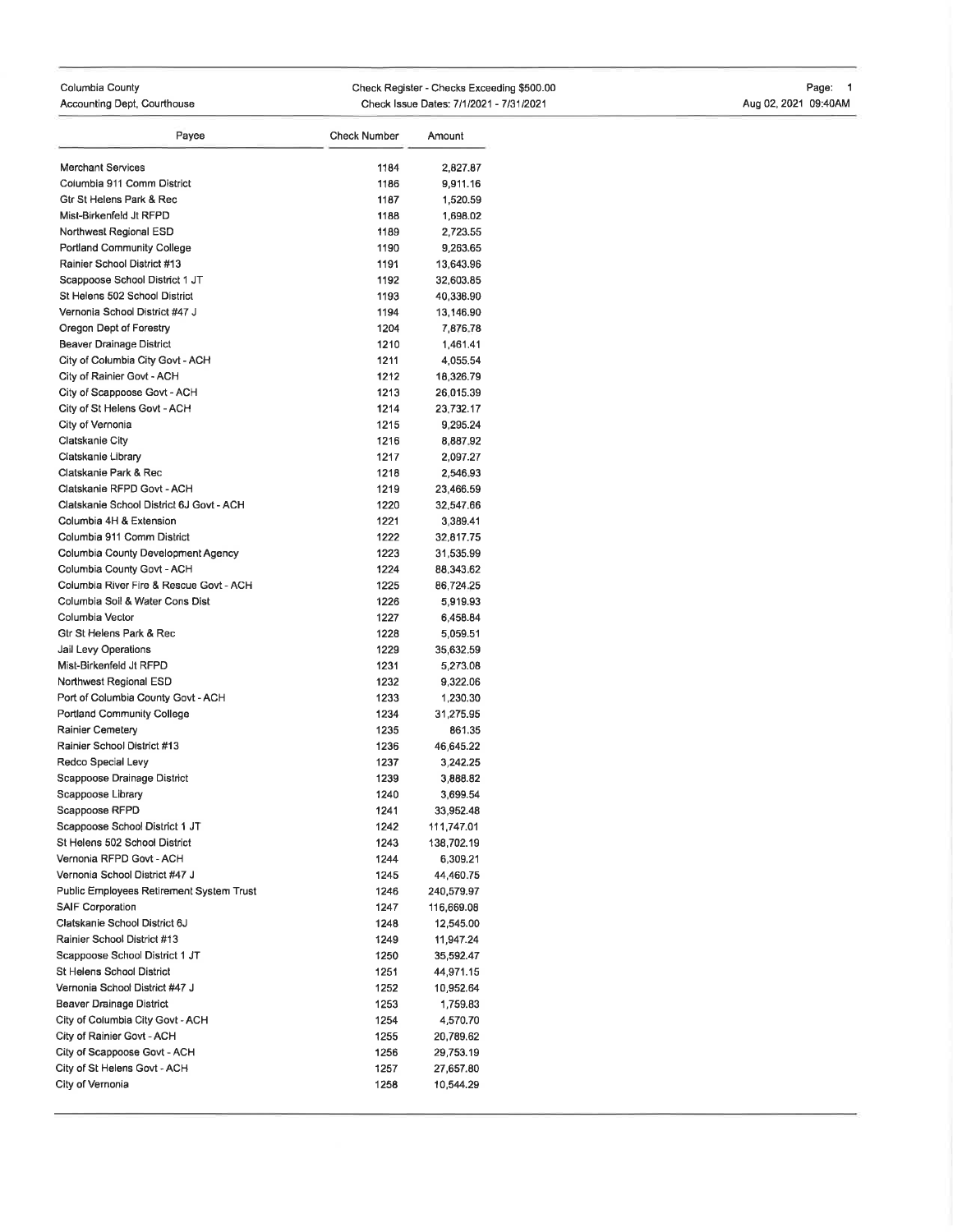#### Columbia County Accounting Dept, Courthouse Check Register - Checks Exceeding \$500.00 Check Issue Dates: 7/1/2021 - 7/31/2021 Page: 2 AugO2,2O21 09:40AM

| Payee                                    | <b>Check Number</b> | Amount     |
|------------------------------------------|---------------------|------------|
| Clatskanie City                          | 1259                | 10,071.74  |
| Clatskanie Library                       | 1260                | 2,360.33   |
| Clatskanie Park & Rec                    | 1261                | 2,866.54   |
| Clatskanie RFPD Govt - ACH               | 1262                | 26,730.02  |
| Clatskanie School District 6J Govt - ACH | 1263                | 35,444.35  |
| Columbia 911 Comm District               | 1264                | 37,358.57  |
| Columbia River Fire & Rescue Govt - ACH  | 1265                | 98,414.86  |
| Columbia Soil & Water Cons Dist          | 1266                | 6,729.62   |
| Columbia Vector                          | 1267                | 7,322.93   |
| Gtr St Helens Park & Rec                 | 1268                | 5,731.61   |
| Mist-Birkenfeld Jt RFPD                  | 1269                | 27,386.75  |
| Northwest Regional ESD                   | 1270                | 10,266.00  |
| Portland Community College               | 1271                | 34,917.96  |
| <b>Rainier Cemetery</b>                  | 1272                | 976,40     |
| Rainier School District #13              | 1273                | 51,428.75  |
| Redco Special Levy                       | 1274                | 3,582.94   |
| Scappoose Drainage District              | 1276                | 4,305.75   |
| Scappoose Library                        | 1277                | 4,200.93   |
| Scappoose RFPD                           | 1278                | 38,715.82  |
| Scappoose School District 1 JT           | 1279                | 122,895.53 |
| St Helens 502 School District            | 1280                | 152,051.38 |
| Vernonia RFPD Govt - ACH                 | 1281                | 18,821.93  |
| Vernonia School District #47 J           | 1282                | 49,555.17  |
| ADP LLC-ACH                              | 1283                | 148,719.90 |
| <b>Enterprise FM Trust</b>               | 1284                | 6,153.18   |
| City of Prescott                         | 1285                | 14,691.57  |
| Oregon Dept of Forestry                  | 1294                | 8,516.06   |
| Public Employees Retirement System Trust | 1300                | 816.67     |
| OR Dept of Revenue                       | 1301                | 349,792.52 |
| OR Dept of Revenue                       | 1302                | 3,740.86   |
| ADP LLC-ACH                              | 1303                | 724,215.35 |
| ADP LLC-ACH                              | 1304                | 348,222.53 |
| KAPTUR STEPEN                            | 16706               | 500.00     |
| YAGER SUZANNE R                          | 16713               | 527.24     |
| Canon Financial Services- Inc            | 143941              | 5,709.81   |
| Cardinal Staffing Services               | 143943              | 15,664.54  |
| Columbia Body Manufacturing              | 143949              | 611.18     |
| Columbia River Fire & Rescue             | 143951              | 1,500.00   |
| Columbia River PUD                       | 143952              | 12,354.87  |
| <b>Comcast Corporation</b>               | 143954              | 3,956.12   |
| Communications Northwest- Inc            | 143955              | 1,716.07   |
| Country Media- Inc                       | 143957              | 668.05     |
| Cowlitz County Juvenile Dept.            | 143958              | 4,380.00   |
| Dahlgren's Do It Best Builder's Supply   | 143959              | 1,015.63   |
| Dillard's Morage                         | 143963              | 4,608.00   |
| Don's Rental- Inc                        | 143964              | 919.02     |
| Helmer Inc.                              | 143968              | 9,689.30   |
| Keefe Commissary Network                 | 143971              | 2,944.81   |
| Kinnear Specialties Inc                  | 143973              | 1,606.17   |
| Little Roadside Mgmt LLC                 | 143975              | 6,164.85   |
| Lower Columbia Engineering               | 143976              | 2,091.25   |
| LS Networks                              | 143977              | 601.80     |
| Mccoy Freightliner                       | 143979              | 10,748.10  |
| Mike Pihl Logging Inc                    | 143980              | 1,500.00   |
| Miles, Sandra                            | 143981              | 778.00     |
| Miles, Sandra                            | 143982              | 778.00     |
| MTR Western LLC                          | 143983              | 59,933.96  |
| NW Natural Gas                           | 143986              | 1,326.09   |
|                                          |                     |            |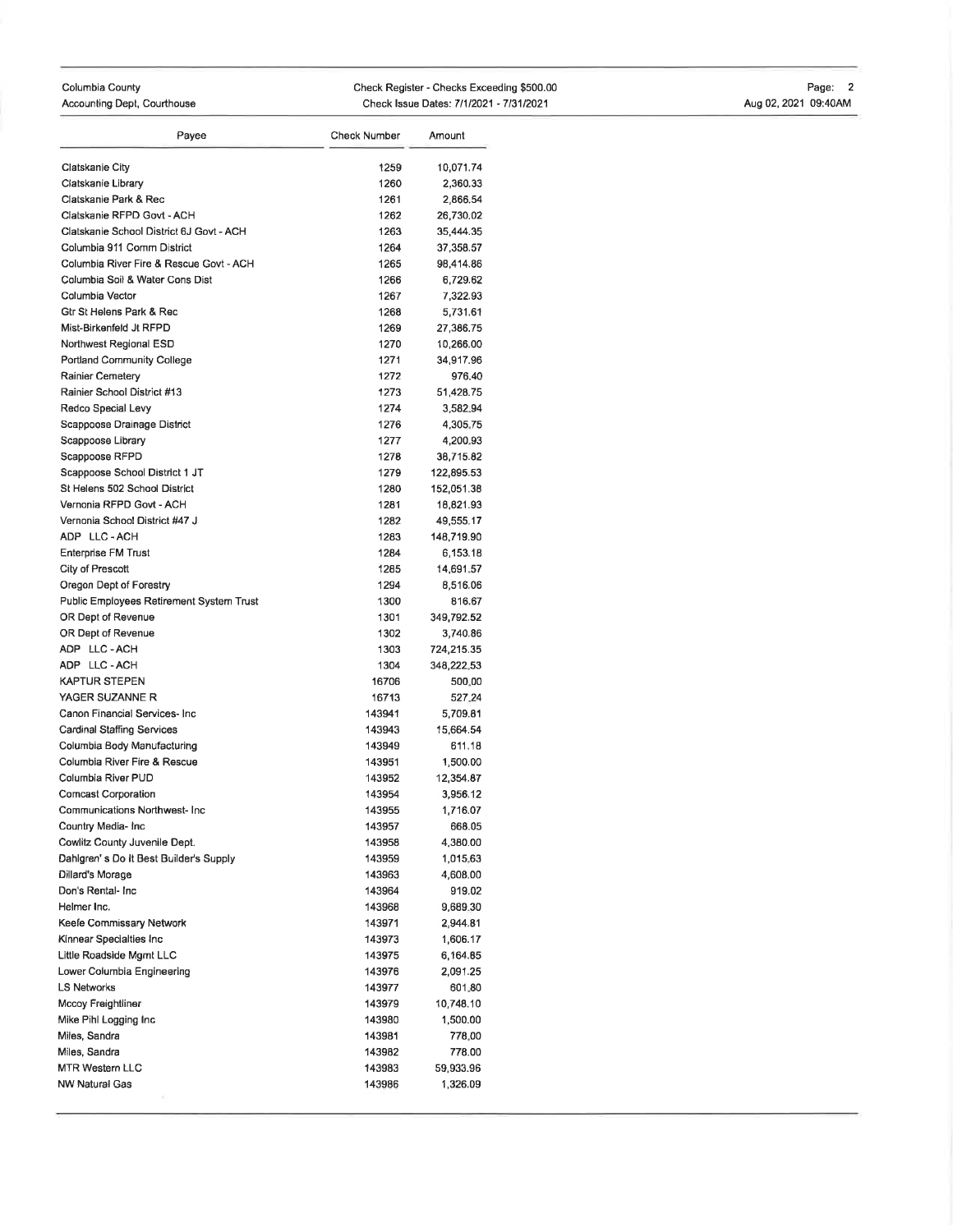#### Columbia County Accounting Dept, Courthouse Check Register - Checks Exceeding \$500.00 Check Issue Dates: 7/1/2021 - 7/31/2021 Page: 3 Aug 02, 2021 09:40AM

| Office Depot<br>143987<br>1,124.40<br>Oregon Dept of Environmental Quality<br>143988<br>8,100,00<br>Oregon State Police<br>143989<br>1,110,00<br><b>OSACA Madras</b><br>143990<br>1,000.00<br>Peak Electric Group- LLC<br>143991<br>5,607.76<br>Point and Pay<br>143994<br>6,388.00<br>Premier Restoration Partners, Inc.<br>143995<br>4,354.82<br>Professional Development Academy LLC<br>143997<br>1,645.00<br>Quadient Inc<br>143998<br>540.00<br><b>Tangent Computers</b><br>144008<br>Thompson, Julie<br>144010<br><b>Ticor Title</b><br>144011<br>Trinity Services Group Inc<br>144013<br>WALE, JESSICA & CRISMAN, SEAN<br>144016<br>Wellpath LLC<br>144018<br>West Oregon Electric Co-op Inc<br>144019<br>Wilcox & Flegel<br>144020<br>Worley, Jay Patrick<br>144021<br>Ziply Fiber LLC<br>144022<br>ACTenviro<br>144023<br>ADP-LLC<br>144024<br>B Bar D Rodeo Inc<br>144025<br>Bain Pro Rodeo Sound- LLC<br>144026<br><b>Brad's World Reptiles</b><br>144031<br>Cardinal Staffing Services<br>144033<br>CarQuest Auto Parts Stores<br>144034<br>Caselle-Inc<br>144035<br>CDW Government- Inc<br>144036<br>CenterState Logistics LLC<br>144037<br>Chubb<br>144040<br>City of St Helens - Water Dept.<br>144042<br>Clatsop County Dept of Public Health<br>144045<br>Clear Image Auto Glass LLC<br>144046<br>Columbia Comm, Mental Health<br>144047<br>Columbia Health Services<br>144048<br>Cooks Racing Pigs<br>144052<br>Dahlgren's Do It Best Builder's Supply<br>144053<br>Envi-Road<br>144057<br>Foxster Opco LLC<br>144059<br>GeoTerra, Inc.<br>144060<br>Godfrey the Magician<br>144061<br>GRAINGER III<br>144062<br>Heidi Wiegal<br>144063<br>Huser Integrated Technologies<br>144065<br>Hutchins, Newton D<br>144066<br>James E. Cantrell<br>144067<br>Joni Harms<br>144069<br>Keefe Commissary Network<br>144070<br>Kenneth Scholes<br>144071<br>L.N. Curtis and Sons<br>144072<br>Larry Wilder<br>144075<br>Legacy Emanuel Hospital<br>144076<br>Les Schwab Warehouse Center<br>144077<br>Lexipol<br>144078<br>Northwest Occupational Medicine Center<br>144081<br>Peterson Power Systems Inc.<br>144086<br>Petty Cash<br>144087<br>Robinson, Curt<br>144089 | Payee | <b>Check Number</b> | Amount     |
|--------------------------------------------------------------------------------------------------------------------------------------------------------------------------------------------------------------------------------------------------------------------------------------------------------------------------------------------------------------------------------------------------------------------------------------------------------------------------------------------------------------------------------------------------------------------------------------------------------------------------------------------------------------------------------------------------------------------------------------------------------------------------------------------------------------------------------------------------------------------------------------------------------------------------------------------------------------------------------------------------------------------------------------------------------------------------------------------------------------------------------------------------------------------------------------------------------------------------------------------------------------------------------------------------------------------------------------------------------------------------------------------------------------------------------------------------------------------------------------------------------------------------------------------------------------------------------------------------------------------------------------------------------------------------------------------------------------------------------------------------------------------------------------------------------------------------------------------------------------------------------------------------------------------------------------------------------------------------------------------------------------------------------------------------------------------------------------------------------------------------------------------------------------------------------|-------|---------------------|------------|
|                                                                                                                                                                                                                                                                                                                                                                                                                                                                                                                                                                                                                                                                                                                                                                                                                                                                                                                                                                                                                                                                                                                                                                                                                                                                                                                                                                                                                                                                                                                                                                                                                                                                                                                                                                                                                                                                                                                                                                                                                                                                                                                                                                                |       |                     |            |
|                                                                                                                                                                                                                                                                                                                                                                                                                                                                                                                                                                                                                                                                                                                                                                                                                                                                                                                                                                                                                                                                                                                                                                                                                                                                                                                                                                                                                                                                                                                                                                                                                                                                                                                                                                                                                                                                                                                                                                                                                                                                                                                                                                                |       |                     |            |
|                                                                                                                                                                                                                                                                                                                                                                                                                                                                                                                                                                                                                                                                                                                                                                                                                                                                                                                                                                                                                                                                                                                                                                                                                                                                                                                                                                                                                                                                                                                                                                                                                                                                                                                                                                                                                                                                                                                                                                                                                                                                                                                                                                                |       |                     |            |
|                                                                                                                                                                                                                                                                                                                                                                                                                                                                                                                                                                                                                                                                                                                                                                                                                                                                                                                                                                                                                                                                                                                                                                                                                                                                                                                                                                                                                                                                                                                                                                                                                                                                                                                                                                                                                                                                                                                                                                                                                                                                                                                                                                                |       |                     |            |
|                                                                                                                                                                                                                                                                                                                                                                                                                                                                                                                                                                                                                                                                                                                                                                                                                                                                                                                                                                                                                                                                                                                                                                                                                                                                                                                                                                                                                                                                                                                                                                                                                                                                                                                                                                                                                                                                                                                                                                                                                                                                                                                                                                                |       |                     |            |
|                                                                                                                                                                                                                                                                                                                                                                                                                                                                                                                                                                                                                                                                                                                                                                                                                                                                                                                                                                                                                                                                                                                                                                                                                                                                                                                                                                                                                                                                                                                                                                                                                                                                                                                                                                                                                                                                                                                                                                                                                                                                                                                                                                                |       |                     |            |
|                                                                                                                                                                                                                                                                                                                                                                                                                                                                                                                                                                                                                                                                                                                                                                                                                                                                                                                                                                                                                                                                                                                                                                                                                                                                                                                                                                                                                                                                                                                                                                                                                                                                                                                                                                                                                                                                                                                                                                                                                                                                                                                                                                                |       |                     |            |
|                                                                                                                                                                                                                                                                                                                                                                                                                                                                                                                                                                                                                                                                                                                                                                                                                                                                                                                                                                                                                                                                                                                                                                                                                                                                                                                                                                                                                                                                                                                                                                                                                                                                                                                                                                                                                                                                                                                                                                                                                                                                                                                                                                                |       |                     |            |
|                                                                                                                                                                                                                                                                                                                                                                                                                                                                                                                                                                                                                                                                                                                                                                                                                                                                                                                                                                                                                                                                                                                                                                                                                                                                                                                                                                                                                                                                                                                                                                                                                                                                                                                                                                                                                                                                                                                                                                                                                                                                                                                                                                                |       |                     |            |
|                                                                                                                                                                                                                                                                                                                                                                                                                                                                                                                                                                                                                                                                                                                                                                                                                                                                                                                                                                                                                                                                                                                                                                                                                                                                                                                                                                                                                                                                                                                                                                                                                                                                                                                                                                                                                                                                                                                                                                                                                                                                                                                                                                                |       |                     | 505.00     |
|                                                                                                                                                                                                                                                                                                                                                                                                                                                                                                                                                                                                                                                                                                                                                                                                                                                                                                                                                                                                                                                                                                                                                                                                                                                                                                                                                                                                                                                                                                                                                                                                                                                                                                                                                                                                                                                                                                                                                                                                                                                                                                                                                                                |       |                     | 4,000.00   |
|                                                                                                                                                                                                                                                                                                                                                                                                                                                                                                                                                                                                                                                                                                                                                                                                                                                                                                                                                                                                                                                                                                                                                                                                                                                                                                                                                                                                                                                                                                                                                                                                                                                                                                                                                                                                                                                                                                                                                                                                                                                                                                                                                                                |       |                     | 150,000.00 |
|                                                                                                                                                                                                                                                                                                                                                                                                                                                                                                                                                                                                                                                                                                                                                                                                                                                                                                                                                                                                                                                                                                                                                                                                                                                                                                                                                                                                                                                                                                                                                                                                                                                                                                                                                                                                                                                                                                                                                                                                                                                                                                                                                                                |       |                     | 8,085.05   |
|                                                                                                                                                                                                                                                                                                                                                                                                                                                                                                                                                                                                                                                                                                                                                                                                                                                                                                                                                                                                                                                                                                                                                                                                                                                                                                                                                                                                                                                                                                                                                                                                                                                                                                                                                                                                                                                                                                                                                                                                                                                                                                                                                                                |       |                     | 778.00     |
|                                                                                                                                                                                                                                                                                                                                                                                                                                                                                                                                                                                                                                                                                                                                                                                                                                                                                                                                                                                                                                                                                                                                                                                                                                                                                                                                                                                                                                                                                                                                                                                                                                                                                                                                                                                                                                                                                                                                                                                                                                                                                                                                                                                |       |                     | 62,607.60  |
|                                                                                                                                                                                                                                                                                                                                                                                                                                                                                                                                                                                                                                                                                                                                                                                                                                                                                                                                                                                                                                                                                                                                                                                                                                                                                                                                                                                                                                                                                                                                                                                                                                                                                                                                                                                                                                                                                                                                                                                                                                                                                                                                                                                |       |                     | 2,048.37   |
|                                                                                                                                                                                                                                                                                                                                                                                                                                                                                                                                                                                                                                                                                                                                                                                                                                                                                                                                                                                                                                                                                                                                                                                                                                                                                                                                                                                                                                                                                                                                                                                                                                                                                                                                                                                                                                                                                                                                                                                                                                                                                                                                                                                |       |                     | 1,040.69   |
|                                                                                                                                                                                                                                                                                                                                                                                                                                                                                                                                                                                                                                                                                                                                                                                                                                                                                                                                                                                                                                                                                                                                                                                                                                                                                                                                                                                                                                                                                                                                                                                                                                                                                                                                                                                                                                                                                                                                                                                                                                                                                                                                                                                |       |                     | 2,275.00   |
|                                                                                                                                                                                                                                                                                                                                                                                                                                                                                                                                                                                                                                                                                                                                                                                                                                                                                                                                                                                                                                                                                                                                                                                                                                                                                                                                                                                                                                                                                                                                                                                                                                                                                                                                                                                                                                                                                                                                                                                                                                                                                                                                                                                |       |                     | 649.99     |
|                                                                                                                                                                                                                                                                                                                                                                                                                                                                                                                                                                                                                                                                                                                                                                                                                                                                                                                                                                                                                                                                                                                                                                                                                                                                                                                                                                                                                                                                                                                                                                                                                                                                                                                                                                                                                                                                                                                                                                                                                                                                                                                                                                                |       |                     | 21,089.05  |
|                                                                                                                                                                                                                                                                                                                                                                                                                                                                                                                                                                                                                                                                                                                                                                                                                                                                                                                                                                                                                                                                                                                                                                                                                                                                                                                                                                                                                                                                                                                                                                                                                                                                                                                                                                                                                                                                                                                                                                                                                                                                                                                                                                                |       |                     | 2,747.69   |
|                                                                                                                                                                                                                                                                                                                                                                                                                                                                                                                                                                                                                                                                                                                                                                                                                                                                                                                                                                                                                                                                                                                                                                                                                                                                                                                                                                                                                                                                                                                                                                                                                                                                                                                                                                                                                                                                                                                                                                                                                                                                                                                                                                                |       |                     | 25,200.00  |
|                                                                                                                                                                                                                                                                                                                                                                                                                                                                                                                                                                                                                                                                                                                                                                                                                                                                                                                                                                                                                                                                                                                                                                                                                                                                                                                                                                                                                                                                                                                                                                                                                                                                                                                                                                                                                                                                                                                                                                                                                                                                                                                                                                                |       |                     | 2,500.00   |
|                                                                                                                                                                                                                                                                                                                                                                                                                                                                                                                                                                                                                                                                                                                                                                                                                                                                                                                                                                                                                                                                                                                                                                                                                                                                                                                                                                                                                                                                                                                                                                                                                                                                                                                                                                                                                                                                                                                                                                                                                                                                                                                                                                                |       |                     | 6,000.00   |
|                                                                                                                                                                                                                                                                                                                                                                                                                                                                                                                                                                                                                                                                                                                                                                                                                                                                                                                                                                                                                                                                                                                                                                                                                                                                                                                                                                                                                                                                                                                                                                                                                                                                                                                                                                                                                                                                                                                                                                                                                                                                                                                                                                                |       |                     | 16,761.37  |
|                                                                                                                                                                                                                                                                                                                                                                                                                                                                                                                                                                                                                                                                                                                                                                                                                                                                                                                                                                                                                                                                                                                                                                                                                                                                                                                                                                                                                                                                                                                                                                                                                                                                                                                                                                                                                                                                                                                                                                                                                                                                                                                                                                                |       |                     | 1,158.00   |
|                                                                                                                                                                                                                                                                                                                                                                                                                                                                                                                                                                                                                                                                                                                                                                                                                                                                                                                                                                                                                                                                                                                                                                                                                                                                                                                                                                                                                                                                                                                                                                                                                                                                                                                                                                                                                                                                                                                                                                                                                                                                                                                                                                                |       |                     | 1,788.00   |
|                                                                                                                                                                                                                                                                                                                                                                                                                                                                                                                                                                                                                                                                                                                                                                                                                                                                                                                                                                                                                                                                                                                                                                                                                                                                                                                                                                                                                                                                                                                                                                                                                                                                                                                                                                                                                                                                                                                                                                                                                                                                                                                                                                                |       |                     | 4,388.10   |
|                                                                                                                                                                                                                                                                                                                                                                                                                                                                                                                                                                                                                                                                                                                                                                                                                                                                                                                                                                                                                                                                                                                                                                                                                                                                                                                                                                                                                                                                                                                                                                                                                                                                                                                                                                                                                                                                                                                                                                                                                                                                                                                                                                                |       |                     | 1,300.00   |
|                                                                                                                                                                                                                                                                                                                                                                                                                                                                                                                                                                                                                                                                                                                                                                                                                                                                                                                                                                                                                                                                                                                                                                                                                                                                                                                                                                                                                                                                                                                                                                                                                                                                                                                                                                                                                                                                                                                                                                                                                                                                                                                                                                                |       |                     | 976.00     |
|                                                                                                                                                                                                                                                                                                                                                                                                                                                                                                                                                                                                                                                                                                                                                                                                                                                                                                                                                                                                                                                                                                                                                                                                                                                                                                                                                                                                                                                                                                                                                                                                                                                                                                                                                                                                                                                                                                                                                                                                                                                                                                                                                                                |       |                     | 10,144.23  |
|                                                                                                                                                                                                                                                                                                                                                                                                                                                                                                                                                                                                                                                                                                                                                                                                                                                                                                                                                                                                                                                                                                                                                                                                                                                                                                                                                                                                                                                                                                                                                                                                                                                                                                                                                                                                                                                                                                                                                                                                                                                                                                                                                                                |       |                     | 5,429.71   |
|                                                                                                                                                                                                                                                                                                                                                                                                                                                                                                                                                                                                                                                                                                                                                                                                                                                                                                                                                                                                                                                                                                                                                                                                                                                                                                                                                                                                                                                                                                                                                                                                                                                                                                                                                                                                                                                                                                                                                                                                                                                                                                                                                                                |       |                     | 1,340.00   |
|                                                                                                                                                                                                                                                                                                                                                                                                                                                                                                                                                                                                                                                                                                                                                                                                                                                                                                                                                                                                                                                                                                                                                                                                                                                                                                                                                                                                                                                                                                                                                                                                                                                                                                                                                                                                                                                                                                                                                                                                                                                                                                                                                                                |       |                     | 2,591.62   |
|                                                                                                                                                                                                                                                                                                                                                                                                                                                                                                                                                                                                                                                                                                                                                                                                                                                                                                                                                                                                                                                                                                                                                                                                                                                                                                                                                                                                                                                                                                                                                                                                                                                                                                                                                                                                                                                                                                                                                                                                                                                                                                                                                                                |       |                     | 7,000.00   |
|                                                                                                                                                                                                                                                                                                                                                                                                                                                                                                                                                                                                                                                                                                                                                                                                                                                                                                                                                                                                                                                                                                                                                                                                                                                                                                                                                                                                                                                                                                                                                                                                                                                                                                                                                                                                                                                                                                                                                                                                                                                                                                                                                                                |       |                     | 5,250.00   |
|                                                                                                                                                                                                                                                                                                                                                                                                                                                                                                                                                                                                                                                                                                                                                                                                                                                                                                                                                                                                                                                                                                                                                                                                                                                                                                                                                                                                                                                                                                                                                                                                                                                                                                                                                                                                                                                                                                                                                                                                                                                                                                                                                                                |       |                     | 5,878.47   |
|                                                                                                                                                                                                                                                                                                                                                                                                                                                                                                                                                                                                                                                                                                                                                                                                                                                                                                                                                                                                                                                                                                                                                                                                                                                                                                                                                                                                                                                                                                                                                                                                                                                                                                                                                                                                                                                                                                                                                                                                                                                                                                                                                                                |       |                     | 2,130.00   |
|                                                                                                                                                                                                                                                                                                                                                                                                                                                                                                                                                                                                                                                                                                                                                                                                                                                                                                                                                                                                                                                                                                                                                                                                                                                                                                                                                                                                                                                                                                                                                                                                                                                                                                                                                                                                                                                                                                                                                                                                                                                                                                                                                                                |       |                     | 650.00     |
|                                                                                                                                                                                                                                                                                                                                                                                                                                                                                                                                                                                                                                                                                                                                                                                                                                                                                                                                                                                                                                                                                                                                                                                                                                                                                                                                                                                                                                                                                                                                                                                                                                                                                                                                                                                                                                                                                                                                                                                                                                                                                                                                                                                |       |                     | 4,930.00   |
|                                                                                                                                                                                                                                                                                                                                                                                                                                                                                                                                                                                                                                                                                                                                                                                                                                                                                                                                                                                                                                                                                                                                                                                                                                                                                                                                                                                                                                                                                                                                                                                                                                                                                                                                                                                                                                                                                                                                                                                                                                                                                                                                                                                |       |                     | 4,250.00   |
|                                                                                                                                                                                                                                                                                                                                                                                                                                                                                                                                                                                                                                                                                                                                                                                                                                                                                                                                                                                                                                                                                                                                                                                                                                                                                                                                                                                                                                                                                                                                                                                                                                                                                                                                                                                                                                                                                                                                                                                                                                                                                                                                                                                |       |                     | 1,185.23   |
|                                                                                                                                                                                                                                                                                                                                                                                                                                                                                                                                                                                                                                                                                                                                                                                                                                                                                                                                                                                                                                                                                                                                                                                                                                                                                                                                                                                                                                                                                                                                                                                                                                                                                                                                                                                                                                                                                                                                                                                                                                                                                                                                                                                |       |                     | 3,000.00   |
|                                                                                                                                                                                                                                                                                                                                                                                                                                                                                                                                                                                                                                                                                                                                                                                                                                                                                                                                                                                                                                                                                                                                                                                                                                                                                                                                                                                                                                                                                                                                                                                                                                                                                                                                                                                                                                                                                                                                                                                                                                                                                                                                                                                |       |                     | 620.73     |
|                                                                                                                                                                                                                                                                                                                                                                                                                                                                                                                                                                                                                                                                                                                                                                                                                                                                                                                                                                                                                                                                                                                                                                                                                                                                                                                                                                                                                                                                                                                                                                                                                                                                                                                                                                                                                                                                                                                                                                                                                                                                                                                                                                                |       |                     | 1,700.00   |
|                                                                                                                                                                                                                                                                                                                                                                                                                                                                                                                                                                                                                                                                                                                                                                                                                                                                                                                                                                                                                                                                                                                                                                                                                                                                                                                                                                                                                                                                                                                                                                                                                                                                                                                                                                                                                                                                                                                                                                                                                                                                                                                                                                                |       |                     | 5,042.00   |
|                                                                                                                                                                                                                                                                                                                                                                                                                                                                                                                                                                                                                                                                                                                                                                                                                                                                                                                                                                                                                                                                                                                                                                                                                                                                                                                                                                                                                                                                                                                                                                                                                                                                                                                                                                                                                                                                                                                                                                                                                                                                                                                                                                                |       |                     | 2,600.00   |
|                                                                                                                                                                                                                                                                                                                                                                                                                                                                                                                                                                                                                                                                                                                                                                                                                                                                                                                                                                                                                                                                                                                                                                                                                                                                                                                                                                                                                                                                                                                                                                                                                                                                                                                                                                                                                                                                                                                                                                                                                                                                                                                                                                                |       |                     | 2,397.84   |
|                                                                                                                                                                                                                                                                                                                                                                                                                                                                                                                                                                                                                                                                                                                                                                                                                                                                                                                                                                                                                                                                                                                                                                                                                                                                                                                                                                                                                                                                                                                                                                                                                                                                                                                                                                                                                                                                                                                                                                                                                                                                                                                                                                                |       |                     | 600.00     |
|                                                                                                                                                                                                                                                                                                                                                                                                                                                                                                                                                                                                                                                                                                                                                                                                                                                                                                                                                                                                                                                                                                                                                                                                                                                                                                                                                                                                                                                                                                                                                                                                                                                                                                                                                                                                                                                                                                                                                                                                                                                                                                                                                                                |       |                     | 556.56     |
|                                                                                                                                                                                                                                                                                                                                                                                                                                                                                                                                                                                                                                                                                                                                                                                                                                                                                                                                                                                                                                                                                                                                                                                                                                                                                                                                                                                                                                                                                                                                                                                                                                                                                                                                                                                                                                                                                                                                                                                                                                                                                                                                                                                |       |                     | 700.00     |
|                                                                                                                                                                                                                                                                                                                                                                                                                                                                                                                                                                                                                                                                                                                                                                                                                                                                                                                                                                                                                                                                                                                                                                                                                                                                                                                                                                                                                                                                                                                                                                                                                                                                                                                                                                                                                                                                                                                                                                                                                                                                                                                                                                                |       |                     | 7,534.00   |
|                                                                                                                                                                                                                                                                                                                                                                                                                                                                                                                                                                                                                                                                                                                                                                                                                                                                                                                                                                                                                                                                                                                                                                                                                                                                                                                                                                                                                                                                                                                                                                                                                                                                                                                                                                                                                                                                                                                                                                                                                                                                                                                                                                                |       |                     | 4,216.19   |
|                                                                                                                                                                                                                                                                                                                                                                                                                                                                                                                                                                                                                                                                                                                                                                                                                                                                                                                                                                                                                                                                                                                                                                                                                                                                                                                                                                                                                                                                                                                                                                                                                                                                                                                                                                                                                                                                                                                                                                                                                                                                                                                                                                                |       |                     | 4,364.00   |
|                                                                                                                                                                                                                                                                                                                                                                                                                                                                                                                                                                                                                                                                                                                                                                                                                                                                                                                                                                                                                                                                                                                                                                                                                                                                                                                                                                                                                                                                                                                                                                                                                                                                                                                                                                                                                                                                                                                                                                                                                                                                                                                                                                                |       |                     | 1,170.00   |
|                                                                                                                                                                                                                                                                                                                                                                                                                                                                                                                                                                                                                                                                                                                                                                                                                                                                                                                                                                                                                                                                                                                                                                                                                                                                                                                                                                                                                                                                                                                                                                                                                                                                                                                                                                                                                                                                                                                                                                                                                                                                                                                                                                                |       |                     | 1,661.29   |
|                                                                                                                                                                                                                                                                                                                                                                                                                                                                                                                                                                                                                                                                                                                                                                                                                                                                                                                                                                                                                                                                                                                                                                                                                                                                                                                                                                                                                                                                                                                                                                                                                                                                                                                                                                                                                                                                                                                                                                                                                                                                                                                                                                                |       |                     | 23,000.00  |
|                                                                                                                                                                                                                                                                                                                                                                                                                                                                                                                                                                                                                                                                                                                                                                                                                                                                                                                                                                                                                                                                                                                                                                                                                                                                                                                                                                                                                                                                                                                                                                                                                                                                                                                                                                                                                                                                                                                                                                                                                                                                                                                                                                                |       |                     | 2,000.00   |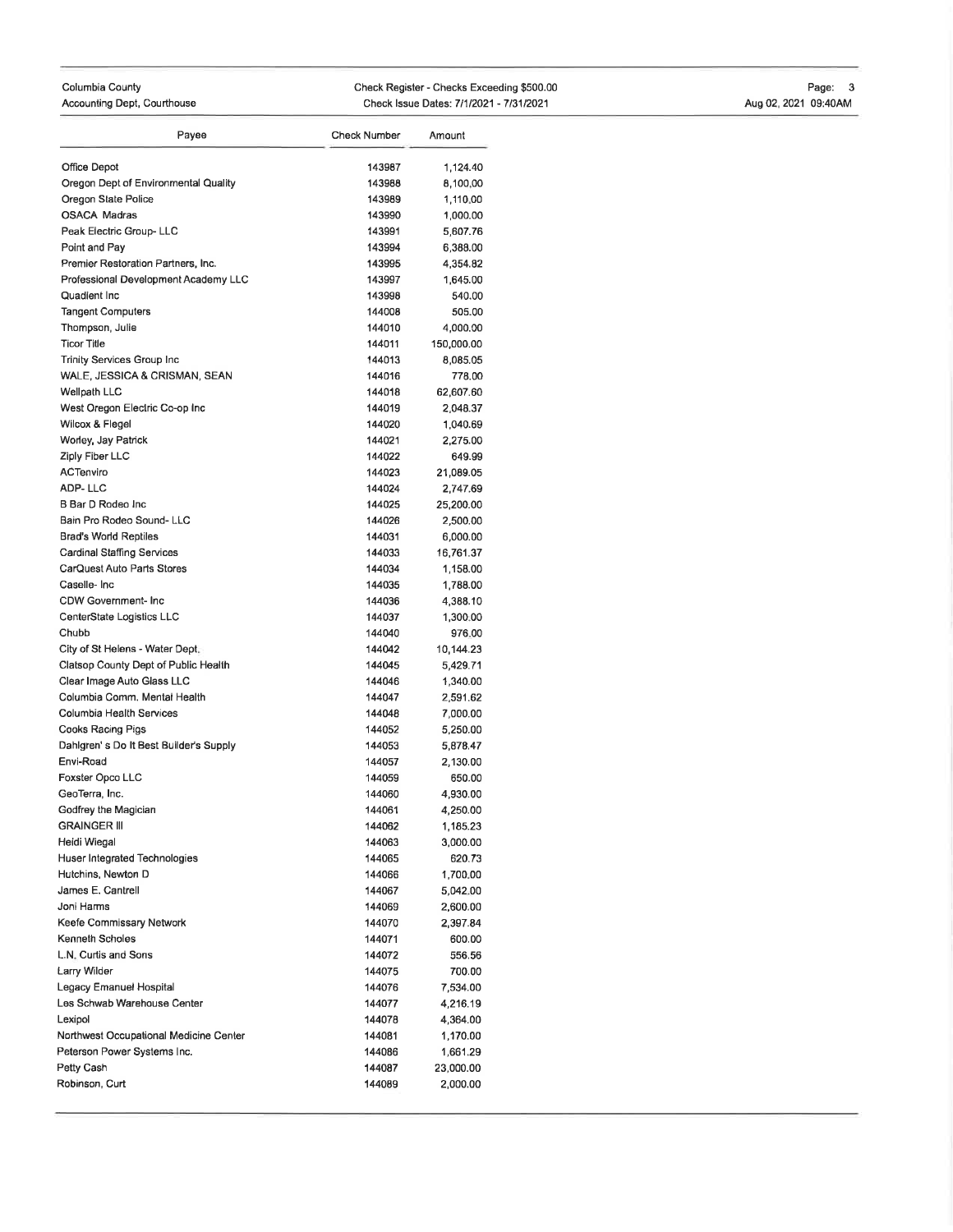### Columbia County Accounting Dept, Courthouse

Check Register - Checks Exceeding \$500.00 Check lssue Dates:71112021 - 713112021

Page: 4 AugO2,2O21 09:40AM

| Payee                                       | <b>Check Number</b> | Amount                |
|---------------------------------------------|---------------------|-----------------------|
|                                             |                     |                       |
| SHI International Corp                      | 144091              | 47,846.59             |
| Smith Paul W                                | 144093              | 700.00                |
| Standard Supply Co                          | 144095              | 956.79                |
| Summit Supply LLC<br>Sunset Auto Parts Inc. | 144097              | 592.50                |
| Teva Oriata                                 | 144098<br>144100    | 580.74                |
| The PERCS Index Inc                         | 144102              | 550.00                |
| Tri Phase Electric Supply Co., LLC          | 144103              | 500.00                |
| Trinity Services Group Inc                  | 144104              | 3,168.40              |
| Waste Connections of Oregon                 | 144107              | 8,112.53<br>58,532.83 |
| Wilcox & Flegel                             | 144109              | 2,706.21              |
| Ace Hardware                                | 144112              | 1,591,20              |
| Cardinal Staffing Services                  | 144117              | 19,833.26             |
| CenturyLink, Seattle                        | 144120              | 550.80                |
| City of Scappoose                           | 144123              | 972,00                |
| City of St Helens - Water Dept.             | 144124              | 855.06                |
| Communications Northwest- Inc.              | 144128              | 1,121.17              |
| Country Media- Inc                          | 144129              | 561.00                |
| Don's Rental- Inc                           | 144134              | 600.00                |
| DSU Peterbilt & GMC Inc.                    | 144135              | 3,011.01              |
| <b>ECONorthwest</b>                         | 144136              | 1,462.00              |
| Foxster Opco LLC                            | 144139              | 650.00                |
| Government Portfolio Advisors, LLC          | 144140              | 2,708.32              |
| <b>GRAINGER III</b>                         | 144141              | 1,095.35              |
| Guardian RFID                               | 144142              | 514.62                |
| Hudson Garbage Service - 2046               | 144145              | 4,111.52              |
| Hudson Portable Toilet Service              | 144146              | 1,699.50              |
| <b>IBS</b> Incorporated                     | 144148              | 693.07                |
| IntelePeer Cloud Communications, LLC.       | 144149              | 1,155.82              |
| L.N. Curtis and Sons                        | 144152              | 886.08                |
| Lawrence Oil Company                        | 144153              | 875.09                |
| McMullen Water Systems                      | 144155              | 823.50                |
| <b>MTR Western LLC</b>                      | 144157              | 69,349.00             |
| Northside Trucks & Equipment                | 144158              | 789.77                |
| <b>NW SIGN RECYCLING</b>                    | 144160              | 1,010.55              |
| <b>OJDDA</b>                                | 144161              | 1,378.00              |
| Oregon Department of Revenue Lodge Tax      | 144163              | 1,128,12              |
| Oregon Dept of Revenue                      | 144164              | 18,059.07             |
| <b>OSACA Madras</b>                         | 144167              | 825.00                |
| Pamplin Media Group                         | 144168              | 2,328.00              |
| Pape Machinery Inc                          | 144169              | 1,161.82              |
| Pape, Kenworth                              | 144170              | 675,43                |
| QCL Inc                                     | 144175              | 896.00                |
| Quadient Finance USA Inc                    | 144176              | 909.00                |
| Quadient Leasing USA Inc                    | 144177              | 553.92                |
| Sherwin-Williams Co.                        | 144182              | 590.22                |
| Simply the Best Cleaning                    | 144183              | 6,800.00              |
| <b>Staples Business Credit</b>              | 144185              | 3,321.90              |
| <b>Strive Workplace Solutions</b>           | 144186              | 593.00                |
| Summit Supply LLC                           | 144187              | 2,970.90              |
| Sunset Auto Parts Inc                       | 144188              | 1,409.72              |
| Sunset Equipment                            | 144189              | 1,603.88              |
| Superior Tire Service                       | 144190              | 843.80                |
| Thomson Reuters - West Payment Center       | 144193              | 1,817.92              |
| Trinity Services Group Inc                  | 144196              | 15,976.14             |
| United Rentals Northwest- Inc               | 144199              | 4,201.20              |
| VanBuren, Caryn & Kevin                     | 144200              | 2,000.00              |
| Wasco County Landfill, Inc.                 | 144205              | 65,303.58             |
|                                             |                     |                       |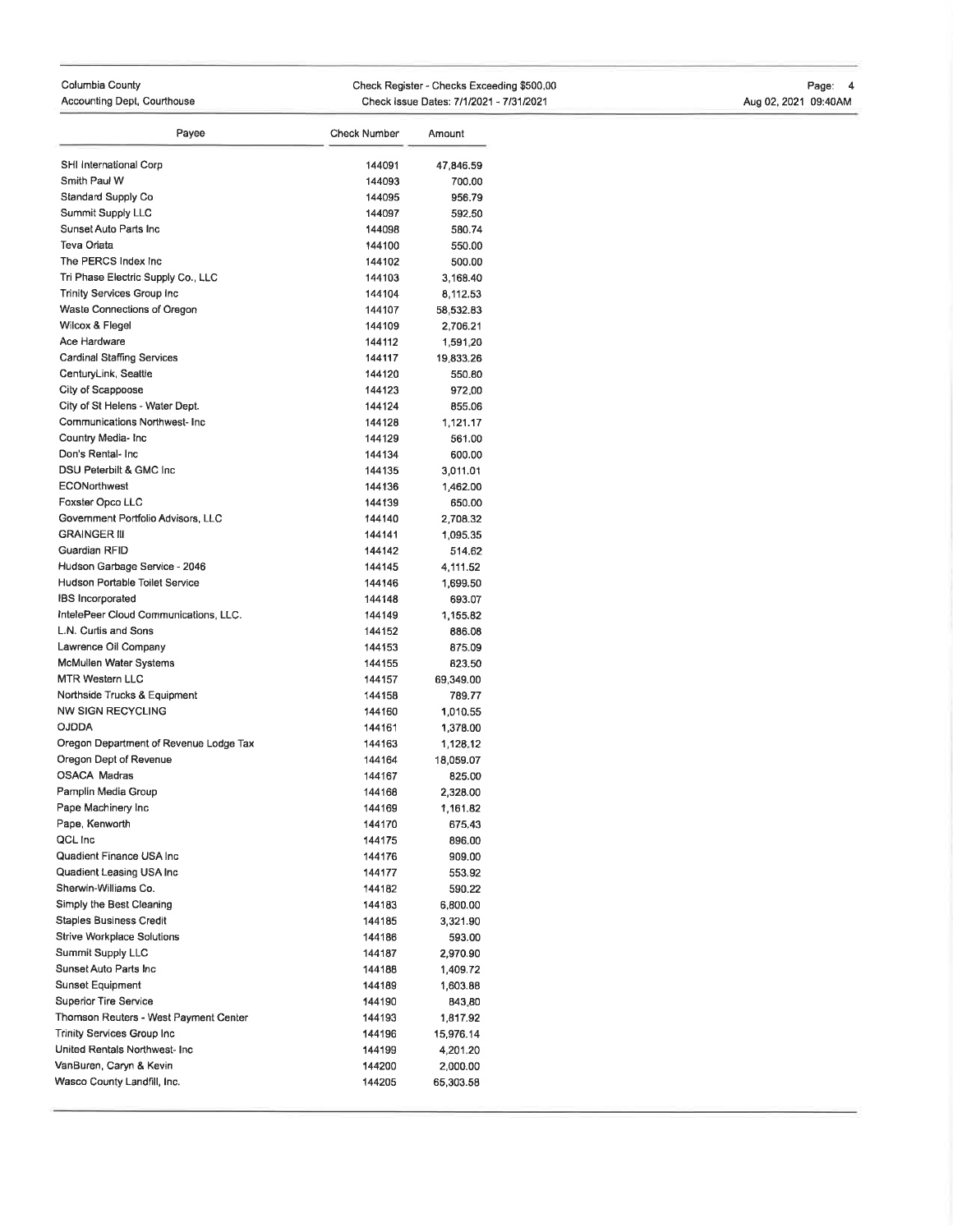# Columbia County

Accounting Dept, Courthouse

Check Register - Checks Exceeding \$500.00 Check Issue Dates: 7/1/2021 - 7/31/2021

## Page: 5 4ug02,2021 09:40AM

| 144207<br>144209<br>144210<br>144212<br>144213<br>144214<br>144217<br>144218<br>144219<br>144221<br>144222<br>144224<br>144226<br>144229 | 62,607.60<br>14,617.09<br>1,736.59<br>8,730.47<br>5,400.00<br>5 364 96<br>1,275.00<br>2,092.74<br>65,900,14<br>6,056.00<br>14,812.76<br>4,296.98                                                                                                                                                         |
|------------------------------------------------------------------------------------------------------------------------------------------|----------------------------------------------------------------------------------------------------------------------------------------------------------------------------------------------------------------------------------------------------------------------------------------------------------|
|                                                                                                                                          |                                                                                                                                                                                                                                                                                                          |
|                                                                                                                                          |                                                                                                                                                                                                                                                                                                          |
|                                                                                                                                          |                                                                                                                                                                                                                                                                                                          |
|                                                                                                                                          |                                                                                                                                                                                                                                                                                                          |
|                                                                                                                                          |                                                                                                                                                                                                                                                                                                          |
|                                                                                                                                          |                                                                                                                                                                                                                                                                                                          |
|                                                                                                                                          |                                                                                                                                                                                                                                                                                                          |
|                                                                                                                                          |                                                                                                                                                                                                                                                                                                          |
|                                                                                                                                          |                                                                                                                                                                                                                                                                                                          |
|                                                                                                                                          |                                                                                                                                                                                                                                                                                                          |
|                                                                                                                                          |                                                                                                                                                                                                                                                                                                          |
|                                                                                                                                          |                                                                                                                                                                                                                                                                                                          |
|                                                                                                                                          | 18,577.92                                                                                                                                                                                                                                                                                                |
|                                                                                                                                          | 1,575.00                                                                                                                                                                                                                                                                                                 |
| 144231                                                                                                                                   | 2,151.40                                                                                                                                                                                                                                                                                                 |
| 144233                                                                                                                                   | 9,765.00                                                                                                                                                                                                                                                                                                 |
| 144237                                                                                                                                   | 4.845.02                                                                                                                                                                                                                                                                                                 |
| 144238                                                                                                                                   | 1,034.37                                                                                                                                                                                                                                                                                                 |
| 144239                                                                                                                                   | 2,619.68                                                                                                                                                                                                                                                                                                 |
| 144241                                                                                                                                   | 8,356.69                                                                                                                                                                                                                                                                                                 |
| 144242                                                                                                                                   | 2,130.00                                                                                                                                                                                                                                                                                                 |
| 144243                                                                                                                                   | 787.50                                                                                                                                                                                                                                                                                                   |
| 144247                                                                                                                                   | 1,437,00                                                                                                                                                                                                                                                                                                 |
| 144248                                                                                                                                   | 4,297.50                                                                                                                                                                                                                                                                                                 |
| 144250                                                                                                                                   | 2,600.00                                                                                                                                                                                                                                                                                                 |
| 144252                                                                                                                                   | 4,983.34                                                                                                                                                                                                                                                                                                 |
| 144253                                                                                                                                   | 750.00                                                                                                                                                                                                                                                                                                   |
| 144255                                                                                                                                   | 4,859.01                                                                                                                                                                                                                                                                                                 |
|                                                                                                                                          | 193,206.14                                                                                                                                                                                                                                                                                               |
|                                                                                                                                          | 5,495.73                                                                                                                                                                                                                                                                                                 |
|                                                                                                                                          | 589.71                                                                                                                                                                                                                                                                                                   |
|                                                                                                                                          | 1,800.00                                                                                                                                                                                                                                                                                                 |
|                                                                                                                                          | 1,886.11                                                                                                                                                                                                                                                                                                 |
|                                                                                                                                          | 1,475.75                                                                                                                                                                                                                                                                                                 |
|                                                                                                                                          | 3,825.55                                                                                                                                                                                                                                                                                                 |
|                                                                                                                                          | 2,225.00                                                                                                                                                                                                                                                                                                 |
|                                                                                                                                          | 675.00                                                                                                                                                                                                                                                                                                   |
|                                                                                                                                          | 1,815.18                                                                                                                                                                                                                                                                                                 |
|                                                                                                                                          | 571.20                                                                                                                                                                                                                                                                                                   |
|                                                                                                                                          | 5.500.00                                                                                                                                                                                                                                                                                                 |
|                                                                                                                                          | 3,598.01                                                                                                                                                                                                                                                                                                 |
|                                                                                                                                          | 4,011.00                                                                                                                                                                                                                                                                                                 |
|                                                                                                                                          | 598.62                                                                                                                                                                                                                                                                                                   |
|                                                                                                                                          | 5,116.00                                                                                                                                                                                                                                                                                                 |
|                                                                                                                                          | 17,813.87                                                                                                                                                                                                                                                                                                |
|                                                                                                                                          | 1,700.00                                                                                                                                                                                                                                                                                                 |
|                                                                                                                                          | 3,524.68<br>8.891.45                                                                                                                                                                                                                                                                                     |
|                                                                                                                                          |                                                                                                                                                                                                                                                                                                          |
|                                                                                                                                          | 524.18<br>28,022.80                                                                                                                                                                                                                                                                                      |
|                                                                                                                                          | 749.63                                                                                                                                                                                                                                                                                                   |
|                                                                                                                                          |                                                                                                                                                                                                                                                                                                          |
|                                                                                                                                          | 5,202.05                                                                                                                                                                                                                                                                                                 |
|                                                                                                                                          | 963.45                                                                                                                                                                                                                                                                                                   |
|                                                                                                                                          | 2,000.00<br>588.99                                                                                                                                                                                                                                                                                       |
|                                                                                                                                          | 1,050.00                                                                                                                                                                                                                                                                                                 |
|                                                                                                                                          | 2,379.85                                                                                                                                                                                                                                                                                                 |
|                                                                                                                                          | 1,520.00                                                                                                                                                                                                                                                                                                 |
|                                                                                                                                          | 144256<br>144257<br>144259<br>144261<br>144265<br>144268<br>144278<br>144279<br>144282<br>144286<br>144288<br>144289<br>144290<br>144293<br>144295<br>144297<br>144301<br>144306<br>144307<br>144309<br>144311<br>144312<br>144314<br>144315<br>144317<br>144318<br>144323<br>144326<br>144328<br>144330 |